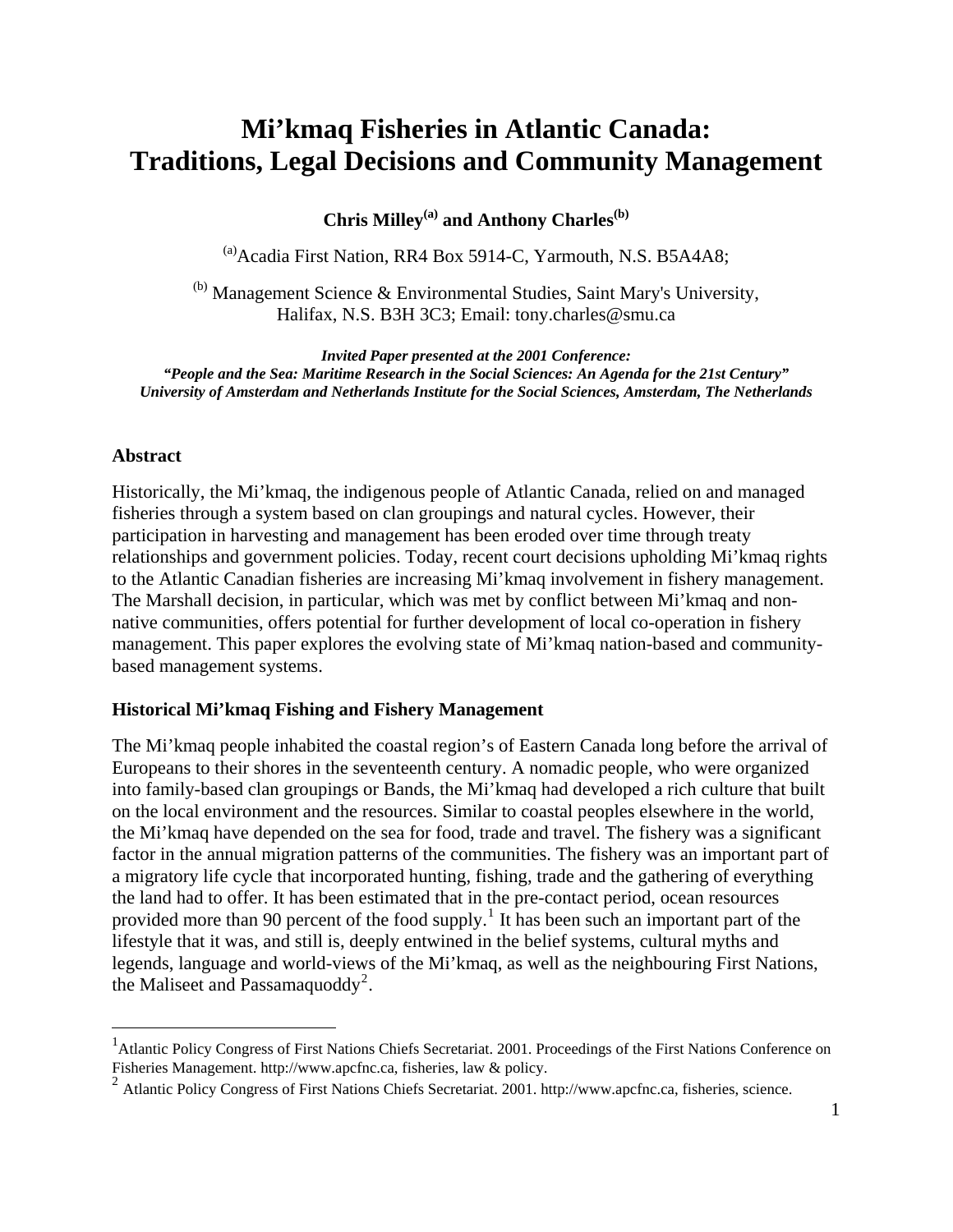This way of life led to the creation of a cyclical social and political culture that drew from these patterns set by nature. As one would expect, the high degree of dependence on wild resources for food resulted in the development of spiritual understanding of the world around them, mythologies to explain natural phenomena, as well as social systems and codes of conduct to define acceptable harvesting practices and strategies.

Regulations placed on harvesting practices - including times of harvest, areas of harvesting and who would harvest - were all tied to annual migrations between fishing and hunting grounds. Decision making was not vested in the hands of a hierarchical leadership, but rather made through a consensus of all members of the community within each of seven territorial districts or sakamowiti.<sup>[3](#page-1-0)</sup> Each district comprised a geographical territory inhabited by a number of extended families. Within a district the political units consisted of the family. Each district would elect from their members a district chief, who with their families would participate in an annual gathering called a *Mawiomi* or Council. The *Mawiomi* was led by the *Kijsakamou* or Grand Chief and the spiritual leader *Kijkatin* or Grand Kaptin, whose functions were to facilitate, not to rule. Resource management decisions were made by the family clans and communities, through a bottom-up democratic political process, rather than being passed down by the *Sante Mawiomi* (Grand Council).

For the most part, annual migrations of the clans were determined by weather, resource availability and transportation routes. However, decisions made at the Sante Mawiomi could affect migrations based on principles of kindness, sharing and a spiritual relationship with the natural world. It has been said, "For the Mi'kmaq people, government, politics, economy and spirituality are all united."[4](#page-1-1) . This management regime is still referred to today as *Netukulimk*. Netukulimk can be loosely defined as, "the use of the natural bounty provided by the Creator for the self-support and well-being of the individual and the community at large."<sup>[5](#page-1-2)</sup> In essence this philosophy dictates that one should not take any more than necessary for survival in order to ensure that there are some resources left for future use.

Upon the arrival of Europeans to the shores of Mi'kmaq territory, the Mi'kmaq extended their principles of domestic law through a series of treaties, first with the French and later the English. The Treaty making period with the British ran between 1725 and 1794. The Treaties were primarily for peace and friendship, established to protect the Mi'kmaq way of life in the face of the superior political and military power of the British. They did not cede Mi'kmaq territory or resources. In 1763 a Royal Proclamation was issued that guaranteed the Mi'kmaq unmolested possession of hunting grounds and recognised the nation status of the Mi'kmaq people.

 $\overline{a}$ 

<span id="page-1-0"></span> $3$ Young, T. and Metallic, F. 1999. Apoqonmaluktimk, Working Together to Help Ourselves Atlantic Policy Congress of First Nations Chiefs.

<span id="page-1-1"></span><sup>&</sup>lt;sup>4</sup> Leavitt, R.M. 1995. Maliseet & Micmac: First Nations of the Maritimes. New Brunswick. New Ireland Press. p.272.

<span id="page-1-2"></span><sup>&</sup>lt;sup>5</sup><br>Native Council of Nova Scotia. 1993. <u>Mi'kmaq Fisheries: "Netukulimk" Towards a Better Understanding</u>.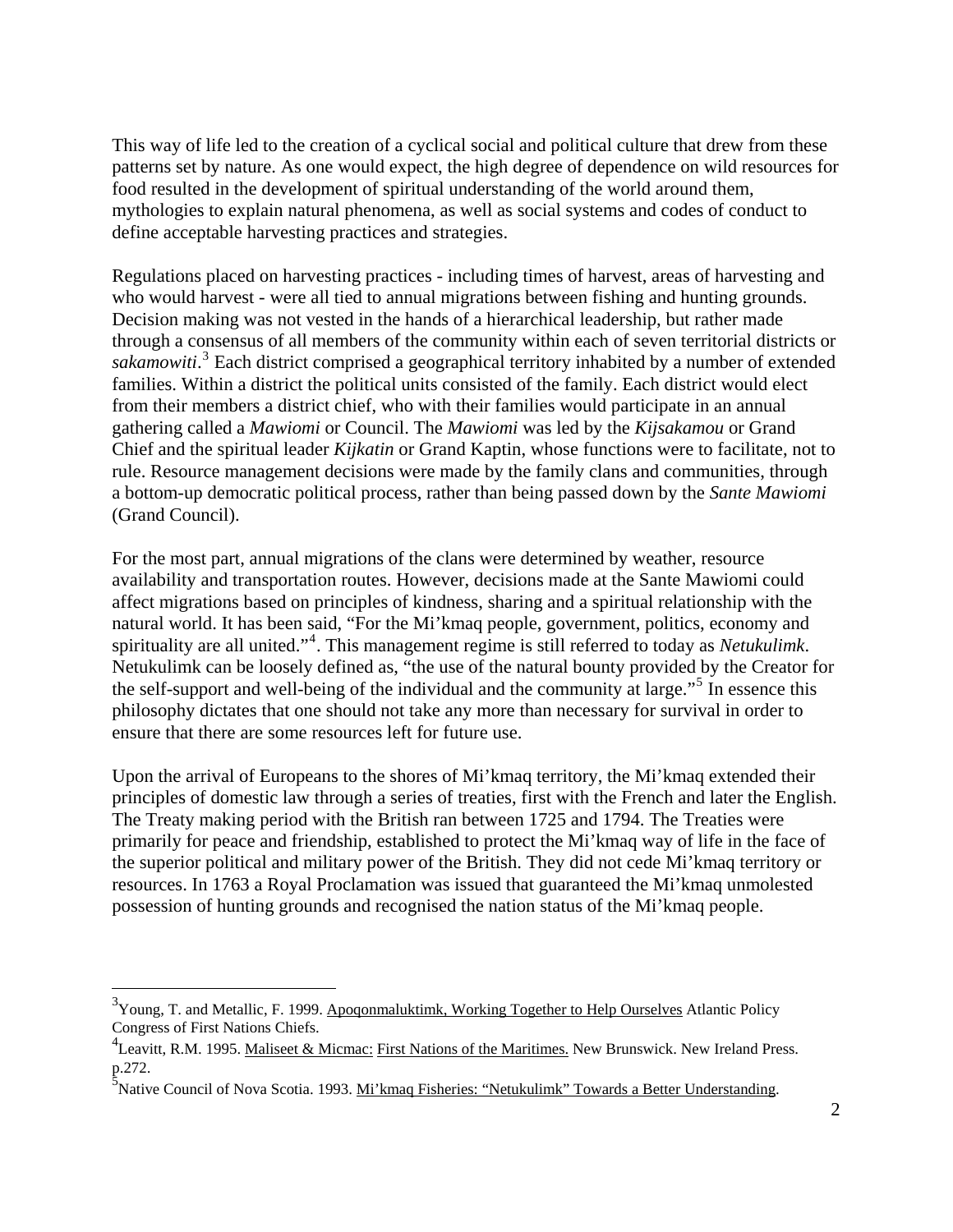However, through the treaties of peace and friendship, European colonial expansion into the Atlantic provinces proceeded to the point that the descendants of Europeans greatly outnumbered those of the Mi'kmaq. During this period, Mi'kmaq access to natural resources was inhibited by government laws and policies dealing with aboriginal people, and the concurrent evolution of fishery laws and policies dealing with the management of non-native commercial fishing. Mi'kmaq people were placed on reserve lands, through a process referred to as centralization, and denied opportunity to use their language in formal education settings. Economic advancement of individuals in the modern North American economy was only possible if individuals or families left the reserve community to seek employment and education outside the context of their cultural upbringing. Today Mi'kmaq communities are characterised by their high dependence on social support due to the very high levels of unemployment. In many instances Mi'kmaq communities have unemployment levels of more than 80%.<sup>[6](#page-2-0)</sup>

The result of these circumstances was that the connection between Mi'kmaq Bands became highly dependent on the present day governmental context, and not on the traditional Sante Mawiomi. Furthermore, Mi'kmaq management practices were overrun by the governmental management regimes of the federal and provincial governments.<sup>[7](#page-2-1)</sup>

As a result of this history, an uneasy state of individual conflicts has existed for a considerable time between Mi'kmaq fishers, who believed that they should not be subjected to controls outside the Mi'kmaq traditional systems, and government fisheries officers who believed that Mi'kmaq fishers should be subject to the same management rules as non-native fishers.

### **The Sparrow Decision and the Mi'kmaq Response**

 $\overline{a}$ 

In 1990, the Supreme Court of Canada issued a landmark ruling on a case involving a native fisher from British Columbia, on Canada's pacific coast, that has a significant impact on Mi'kmaq access and involvement in the fishery. In the *Sparrow decision*, the Supreme Court of Canada upheld the Rights of aboriginal people to fish for food, social and ceremonial purposes. It stated that according to the rights accrued to aboriginal people under the Constitution Act (1982), Aboriginal people's rights to the food, social and ceremonial fishery have a priority over other uses of the fishery, including commercial fishing, but these rights are subject to overriding considerations such as conservation. It also stated that it was necessary for the Government of Canada to consult with aboriginal groups when their rights might be affected.

The Mi'kmaq responded to the Sparrow decision with a renewed interest in the fishery, and in establishing Mi'kmaq jurisdiction over their fishing activities. The Government of Canada responded with the Aboriginal Fisheries Strategy (AFS). Under the AFS the federal government made financial support for employment and economic development available to Mi'kmaq Bands

<span id="page-2-0"></span><sup>&</sup>lt;sup>6</sup> Atlantic Policy Congress of First Nations Chiefs. 2001 Moving Toward Implementation of Mi'kmaq, Maliseet and Passamaquoddy Treaty Rights with Respect to Fisheries, A Report on First Nations Initial Expectations for Participation in Atlantic Fisheries, APCFNC.

<span id="page-2-1"></span> $\frac{7}{7}$ The development of provincial governments and their associated powers and jurisdictions further compartmentalized the relationships between Mi'kmaq Bands, undermining the Sante Mawiomi and the role of the seven districts as management units.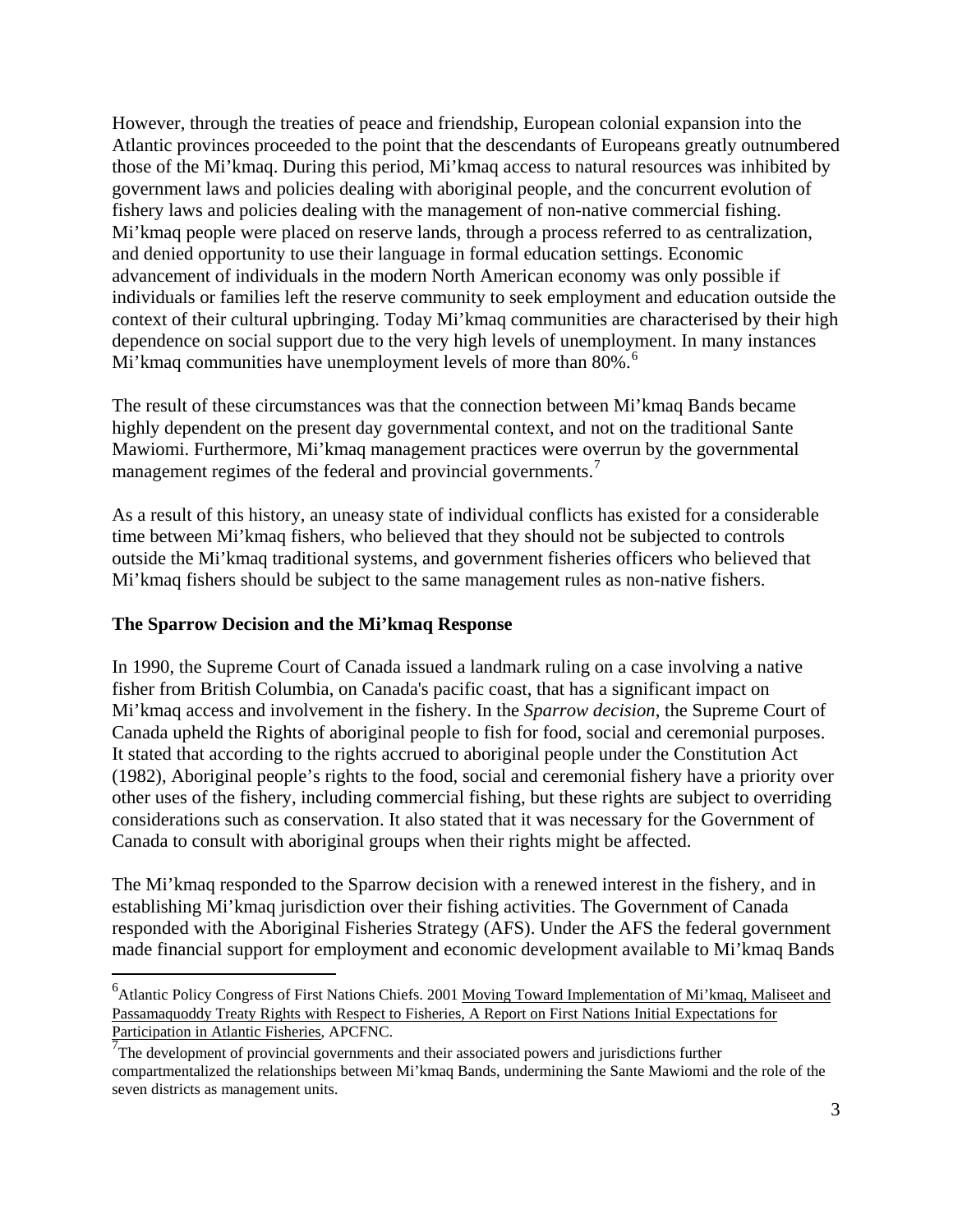through agreements that established a federal licensing regime as a control system for Mi'kmaq food fishing activity. This became a bone of contention within the individual Mi'kmaq communities. Band Councils were faced with an opportunity to gain financial support for their communities that would create much needed jobs, yet these same agreements diminished Mi'kmaq authority over their harvesting activities. Many communities signed agreements with the government over the course of the 1990s, thus further dividing Bands from one another and further moving the Mi'kmaq communities away from the community-based management system of the past. Bands became more dependent on the government for permission to fish, and as this dependence grew, the need to establish management decision making mechanisms diminished.

A few Mi'kmaq communities persisted in fishing outside the governmental management regime. These communities became strong proponents of a Mi'kmaq fishery management system. With this political desire, the Bands that had refused to sign an AFS agreement worked together with Bands that had AFS agreements to establish regional fishery management initiatives. The first of these to be established was the Mi'kmaki Aboriginal Fishery Service in Eskasoni, Cape Breton Island. With financial support from the AFS, MAFS worked with several Mi'kmaq communities in Cape Breton to coordinate fishery staff employed under AFS agreements. The valuable experience of the MAFS, subsequently renamed the Eskasoni Fish and Wildlife Commission, in implementation of federal fishery regulations and programs at the community level laid the foundation for new approaches in community-based management within the Mi'kmaq nation.

Indeed, in 1995, the work of the MAFS resulted in the creation of the broader-based Mi'kmaq Fish and Wildlife Commission, which was established by the Assembly of Nova Scotia Chiefs to manage natural resource activities on behalf of the Mi'kmaq and their institutions in Nova Scotia. In this regard, natural resources were defined to include (i) coastal, marine and freshwater fisheries; (ii) hunting, trapping and other wildlife related activities; and (iii) all activities related to the collection or harvesting of terrestrial resources including forests, and mineral resources.

A priority area for the Commission was to enhance natural resource management capacity for the Bands within the province. In particular the Commission worked to increase the role of the Mi'kmaq people in Nova Scotia in management of the region's fishery. This was necessary to improve management of the food fishery for the benefit of communities and for Mi'kmaq in generations to come. It was also considered important to improve capabilities to effectively participate in the commercial fishery to create employment and income necessary for community development.

To meet this mandate, the MFWC undertook activities and projects in the following areas:

- Promoting and coordinating Mi'kmaq access to natural resources.
- Promoting and developing employment opportunities in natural resource industries within Bands.
- Promoting and coordinating resource management planning in cooperation with Band organisations.
- Promoting and implementing public education activities in regard to natural resource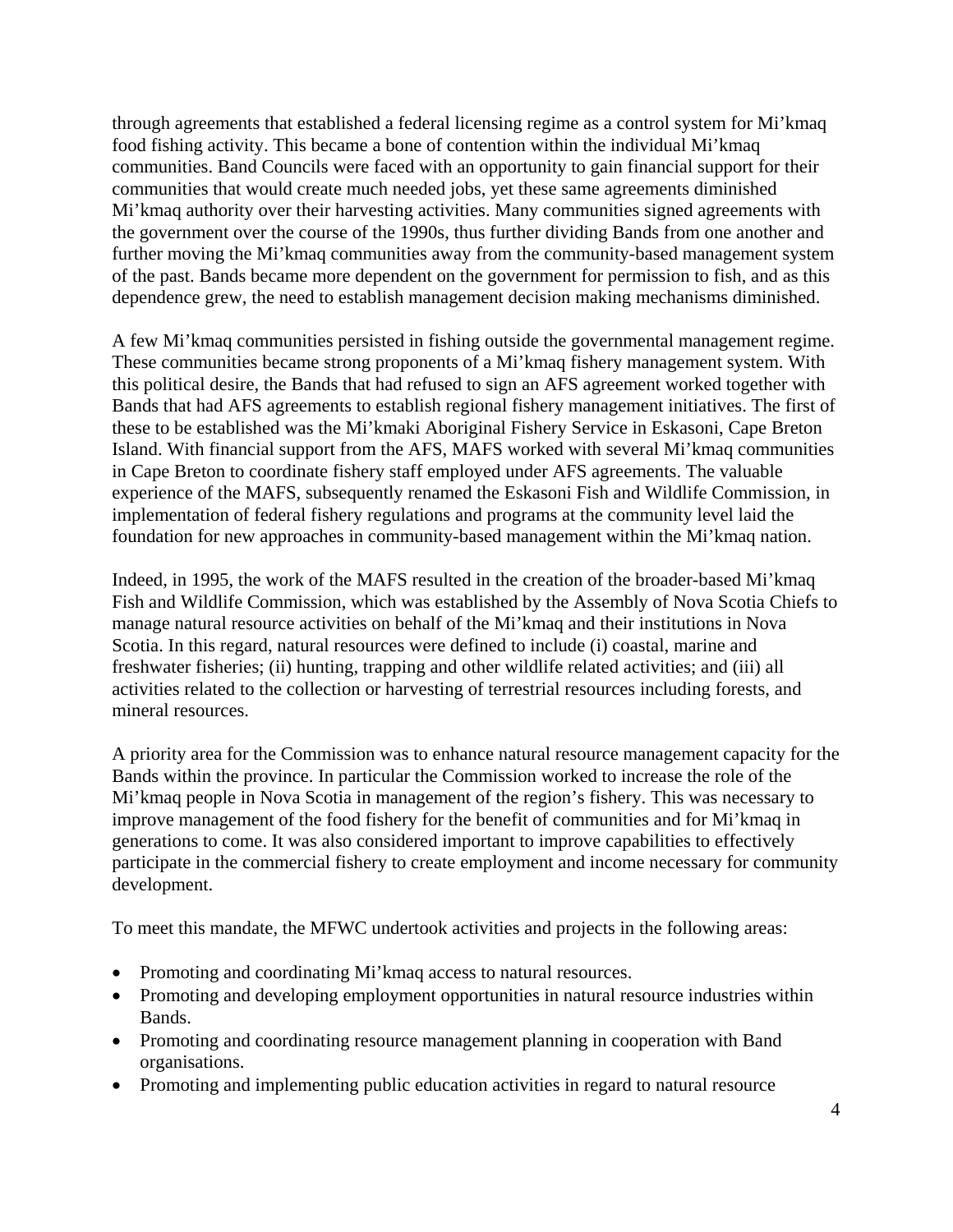management and the principles of Netukulimk.

- Undertaking research activities on the current status and potential uses for natural resources.
- Assisting Bands in the preparation of resource management guidelines and regulations.
- Coordinating and implementing enforcement and monitoring activities.
- Undertaking activities to ensure and protect Mi'kmaq rights with respect to natural resource harvesting, development and management.
- Designing, developing and implementing projects in regard to resource development for Mi'kmaq Bands.
- Implementing a Mi'kmaq Natural Resource Harvesting Accord to define the role of the Commission with respect to the Governments of Canada and Nova Scotia.

The MFWC shared a common feature with other Mi'kmaq fishery management initiatives in other areas of Atlantic Canada, such as the Fishery Division of the Union of New Brunswick Indians in that it was solely dependent on governmental sources for financial support, particularly DFO and the AFS program. This created a dilemma for the Chiefs, and staff of the regional Mi'kmaq management organisation. On the one hand, efforts to establish an independent fishery management capacity within Mi'kmaq communities were perceived to be contrary to the management control structures established under the Fisheries Act, and would, therefore, compromise funding. On the other hand, if the organizations worked to ensure implementation of the federal management system, it would be perceived as contrary to the aspirations of Mi'kmaq communities and would compromise political support. It was very apparent that the AFS played a powerful role in controlling the development of Mi'kmaq management systems through the dependence of Mi'kmaq communities on external funding.

## **The Marshall Decision and its Aftermath**

The MFWC had been created by the Chiefs, in part, as a response to a court case - known today as the Marshall case - involving a Mi'kmaq harvester, Donald Marshall Jr., who had been charged with commercial fishing without a license The Chiefs had provided support for the legal defence of Marshall, whose argument for defence was that the Mi'kmaq have a treaty right to fish for commercial purposes. In anticipation of a ruling by the Nova Scotia courts in favour of Marshall, the Chiefs felt that it was necessary to set up a Mi'kmaq (community) management system that would ensure smooth transition of the Mi'kmaq into the commercial fishery, and avoid confusion with regard to management priorities.

During the five years that the Marshall case moved form one court to another, and eventually to the Supreme Court of Canada, the MFWC worked with individual communities to establish local fish and wildlife management committees, and to establish local management plans that reflected traditional values, and present day aspirations.

In September 1999, the Supreme Court of Canada ruled on the Marshall case in favour of the defendant. Mi'kmaq treaty rights to the commercial fishery had been recognised. There was a strong sense of vindication and hope within Mi'kmaq communities, and a strong sense of fear and apprehension throughout the non-native fishery.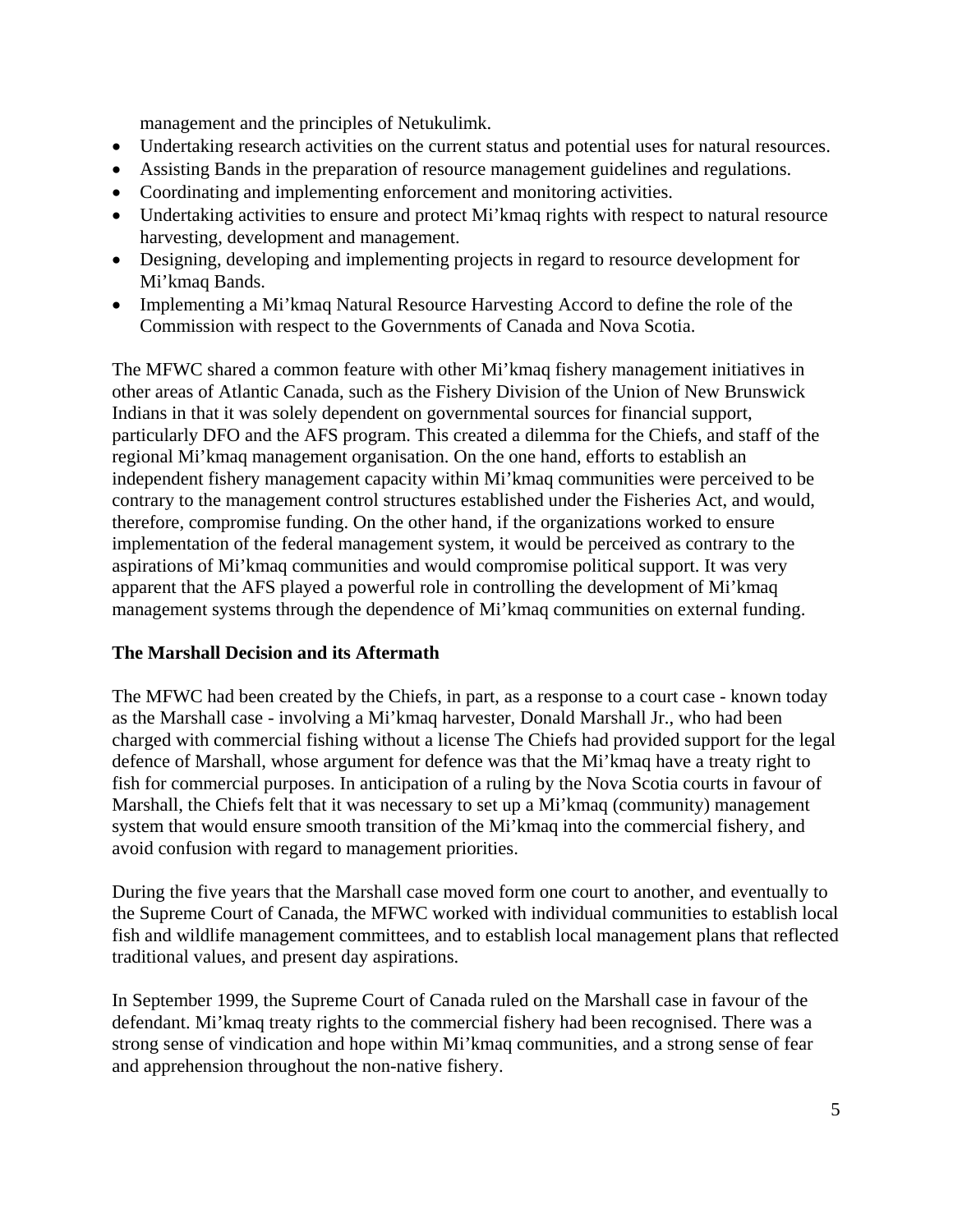The Mi'kmaq Chiefs responded to the news quickly. Several meetings of all Mi'kmaq, Maliseet and Passamaquoddy Chiefs throughout Atlantic Canada were organized by a policy advisory group that had been established by the Chiefs in 1992, the Atlantic Policy Congress of First Nations Chiefs. These meetings also included the fishery and legal technicians from the Bands and various regional organisations. It was clear from the deliberations and ensuing resolutions of the Chiefs that they wanted unity in their response to the Marshall decision, rather than a Band by Band approach similar to the AFS. To assist the Chiefs, they established a technical committee comprising fishery staff from the various organizations. This group was to work to support nation to nation negotiations (between the First Nations and the federal government of Canada) for the smooth transition of the "Marshall fishery". The Chiefs also appointed a principal negotiator to oversee and facilitate discussions with the federal government.

After the Marshall decision, one of the first steps taken by the Mi'kmaq chiefs in Nova Scotia was to set up formal dialogue with non-native fishermen's organizations, to belay fears and to promote their common interest in a sustainable fishery. In some instances, this initiative has led to continued interaction, with the goal to undertake joint local management with the non-native partners. Such interactions were particularly effective with inshore fishermen's organizations that had been, at that time, involved with efforts to establish community-based management on a local level. On the other hand, discussions were not as effective with many groups, which did not demonstrate their desire to establish joint local community-based management systems. These groups apparently remained afraid that the Marshall decision would result in over-exploitation, with an associated loss of profit and employment, and were pushing for a rehearing of the Marshall decision by the Supreme Court of Canada.

Meanwhile, the Government of Canada appointed in 1999 a single negotiator, James MacKenzie, whose task was to enter into access agreements with individual Bands. The government was experiencing significant pressure from many non-native groups, and as a result made it a condition of negotiated agreements that access must be tied to voluntary buy-backs from nonnative fishermen, and acceptance of federal licensing policies related to each specific fishery.

This approach to increasing Mi'kmaq involvement in the commercial fishery has been highly controversial. On the one hand, it certainly serves to appease non-native concerns in the aftermath of the Marshall decision. It also addresses the real financial needs of poor Mi'kmaq communities; without significant funds to invest in commercial fishing boats and gear, these communities were, for the most part, powerless to engage in the modern commercial fishery.

On the other hand, the MacKenzie negotiation process lacks flexibility, in that the government was not willing to negotiate alternative means of access for the Mi'kmaq - such as quota sharing, or trap reductions in the lobster and crab fisheries - that might have been preferred in some cases by both native and non-native communities. This approach is based on a one-size-fits-all strategy that allows Mi'kmaq harvesting only through the licensing and regulatory regime employed by DFO for the non-native commercial fishery. Such a strategy ignores the Mi'kmaq rights upheld in the Sparrow and Marshall decisions; both decisions were clear that federal regulations cannot and should not interfere with the right of First Nations to harvest, unless the government can justify infringement of the right based on conservation.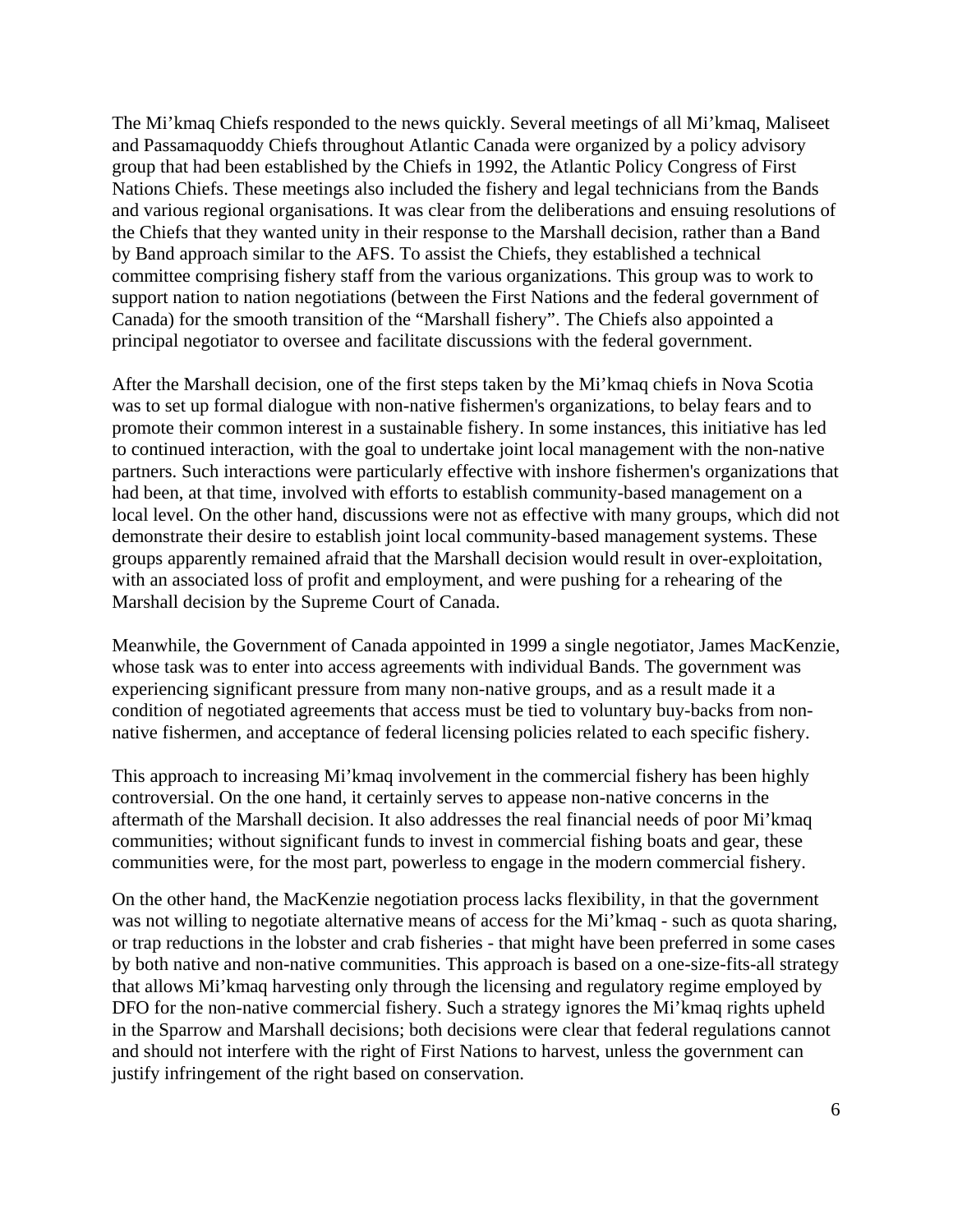Mi'kmaq bands faced a dilemma in responding to the Canadian government's approach. There was a great desire to immediately and fully exercise the fishing rights recognised in the Marshall decision, and to do so through self-managed fisheries. Some bands, such as Indian Brook (Nova Scotia) and Burnt Church (New Brunswick) have refused to compromise their positions on this, leading to physical conflicts with federal government officials, that have become the focus of much media attention. However, the need for financial support and the threats of hostility by non-native fishers (notably in South Western Nova Scotia and Northern New Brunswick) made it necessary for many Mi'kmaq communities to enter into access agreements with DFO that would not prejudice the long-term Treaty Right and would promote immediate access with the potential for minimizing conflict. Accordingly, many individual Bands entered into AFS-like "Mackenzie Agreements" with the government of Canada.

Each MacKenzie agreement deals with access to specific fisheries as well as support for capacity building, such as financial support for training, fishing vessels and gear, and in some cases construction of fisheries-related facilities. For the most part, access in the initial round of MacKenzie agreements focused on the high valued commercial species such as lobster and snow crab. All access in these agreements was in accordance with communal commercial licenses issued by the government to the Band. While MacKenzie agreements include statements that access is without prejudice to Treaty rights and aboriginal title, Bands were obligated to 'shelve' their right to manage their fisheries for the duration of the agreement, and to fish in accordance with the DFO licensing and regulatory system. Subsequent negotiations between the Bands and MacKenzie have broadened the scope of species involved, and in some cases also includes the development of local management capacity.

#### **Discussion**

The 1999 Marshall decision, recognizing the right of Mi'kmaq, Maliseet and Passamaquoddy peoples to fish commercially as well as for food, social and ceremonial purposes, is dramatically changing the nature of fisheries in Atlantic Canada. The court decision has sparked conflict in the Maritimes, between Mi'kmaq and non-natives in the fishery and in coastal communities. The conflict has been intense, physically and emotionally. At the same time, however, there is a real sense of opportunity, from two perspectives.

First, there is a sense of opportunity among Mi'kmaq to finally recover a reasonable livelihood, through the use of natural resources that they have traditionally harvested, but which for many years were taken from them. First Nations are working to develop the capacity not only to fish, but also to engage in fishery self-management, by combining a community-based approach with their traditional philosophical connection with the natural world, *Netukilmk*. This effort involves building expertise in fishery management and policy development, as well as expanding the understanding of conservation matters among harvesters.

There is also a sense of opportunity in a less obvious quarter. Within a large segment of the inshore small-boat fishery in the Canadian Maritimes, there exists an understanding of the close connection between fishers and their communities. Increasingly, we are seeing new initiatives